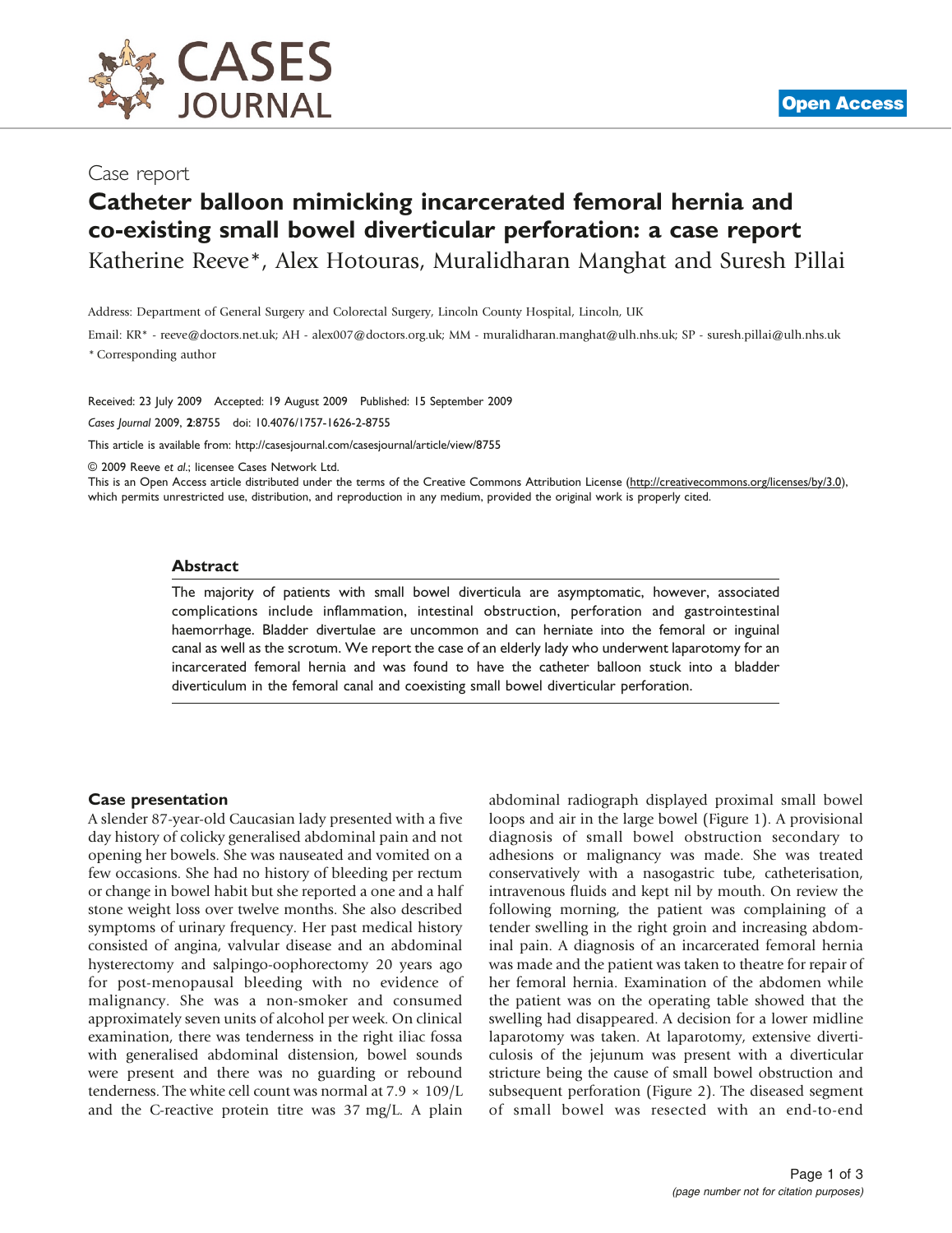<span id="page-1-0"></span>

Figure 1. Plain radiograph of the abdomen.

anastomosis. In addition, a small cystic swelling was found near the femoral canal. Careful inspection confirmed this to be the balloon of the Foley catheter extending from a bladder diverticulum. The patient



Figure 2. Photograph displaying jejunal diverticular disease at operation.

made a good recovery post-operatively and was discharged home 3 weeks later.

### **Discussion**

Small bowel obstruction has many causes including adhesions, hernias, malignancy and inflammatory bowel disease. A common cause of small bowel obstruction and bowel strangulation is femoral herniation of the small bowel [\[1\]](#page-2-0). Hernias have been found to be the most common cause of bowel strangulation [\[2\]](#page-2-0). Extremely rarely diverticular disease of the small bowel may be complicated by small bowel obstruction.

Due to the rarity of small bowel diverticular complications, this is not the first diagnosis entertained for a patient presenting with obstruction, bleeding or an acute abdomen. This can lead to some delay in diagnosis and definitive treatment. The most useful imaging technique for diagnosing small bowel diverticulosis is CT scanning, however the disease often only presents at laparotomy [[3](#page-2-0)]. Small bowel diverticula commonly occur in the duodenum, however only around 2% of the population have jejunal diverticula [[4,5\]](#page-2-0). Jejunal diverticula have a higher rate of complication than duodenal diverticula, suggesting that pre-emptive surgical removal on discovery may be preferable in comparison to conservative management [\[5](#page-2-0)]. The formation of strictures secondary to jejunal diverticular disease has previously been reported to be complicated by small bowel obstruction [[6\]](#page-2-0). One of the many complications of small bowel diverticula, along with obstruction, includes perforation. This is generally treated surgically with laparotomy and bowel resection. However, non-surgical management is a further option with either sole antibiotic treatment or diverticular-associated abscess drainage [\[7](#page-2-0)].

Herniation of the urinary bladder wall is uncommon. The incidence of groin hernia containing the urinary bladder has been shown to be around 0.36%, although higher incidences have been reported [\[8\]](#page-2-0). Often such hernias can be associated with iatrogenic bladder injury at the time of surgery. Bladder herniation most commonly occurs through the inguinal and femoral canals. Causal factors of bladder herniation include pelvic space-occupying lesions, urinary outlet obstruction and obesity leading to increased intra-abdominal pressures.

A high index of suspicion of the content of groin hernia is required to avoid iatrogenic injury to abdominal organs. Although unusual contents of groin hernias, such as the bladder, can be picked up by imaging, such as excretory urography, the likelihood is that the contents are only delineated at surgery [[9](#page-2-0)]. From review of the literature, no examples of urinary catheters housed in bladder diverticulae have been the cause of supposed incarcerated femoral hernias prior to this case.